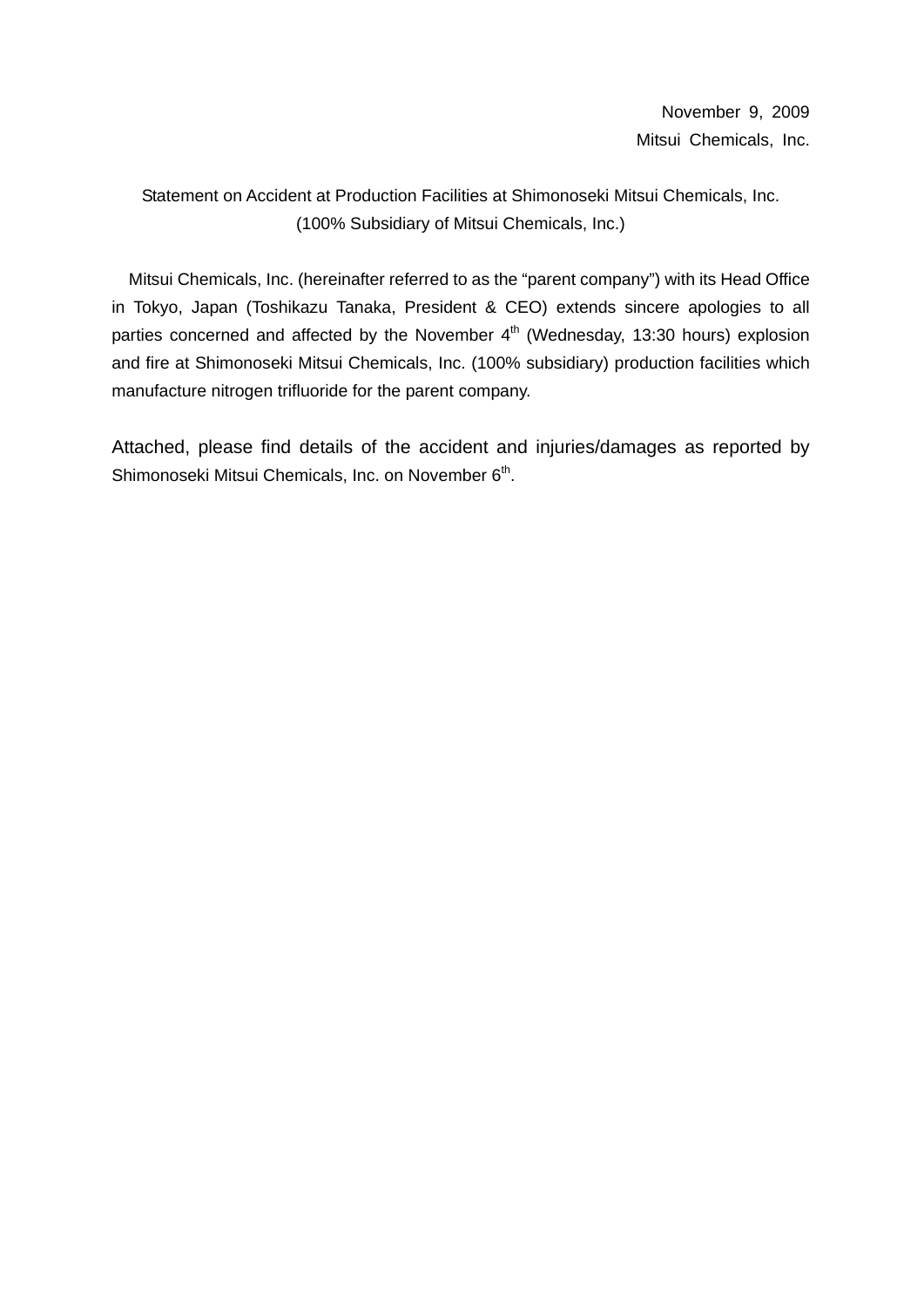November 6, 2009 Shimonoseki Mitsui Chemicals, Inc.

Explosion and Fire at Production Facility for Nitrogen Trifluoride (NF3)

Shimonoseki Mitsui Chemicals, Inc. (hereinafter referred to as "SMCI") (Tadayoshi Kishimoto, President) extends sincere apologies to all parties concerned and affected by the November 4<sup>th</sup> explosion and fire at its nitrogen trifluoride (NF3) production facilities.

Following the accident, SMCI and Mitsui Chemicals, Inc. (hereinafter referred to as "MCI") (Head Office: Tokyo) respectively formed task forces to investigate the cause of the accident and to implement appropriate safety measures for the community residents.

The police and the fire department are investigating the cause with the full cooperation of both SMCI and MCI.

The cause of the explosion and preventive measures will be announced as soon as such information becomes available.

Currently available information is as follows;

1. Address: 7-1-1, Hikoshima-sakomachi, Shimonoseki, Yamaguchi 750-0092 Shimonoseki Mitsui Chemicals, Inc. production facility for nitrogen trifluoride (possibly filling area)

2. Substance: nitrogen trifluoride (NF3) gas

3. Date: November 4, 2009 (Wed) 13:30

4. Cause (as of November 6, 2009):

.

Unknown and under investigation by the regulators.

"Joint Committee for Investigation" was formed by SMCI and MCI on November 5<sup>th</sup> to investigate the cause, promptly develop and implement necessary counter measures.